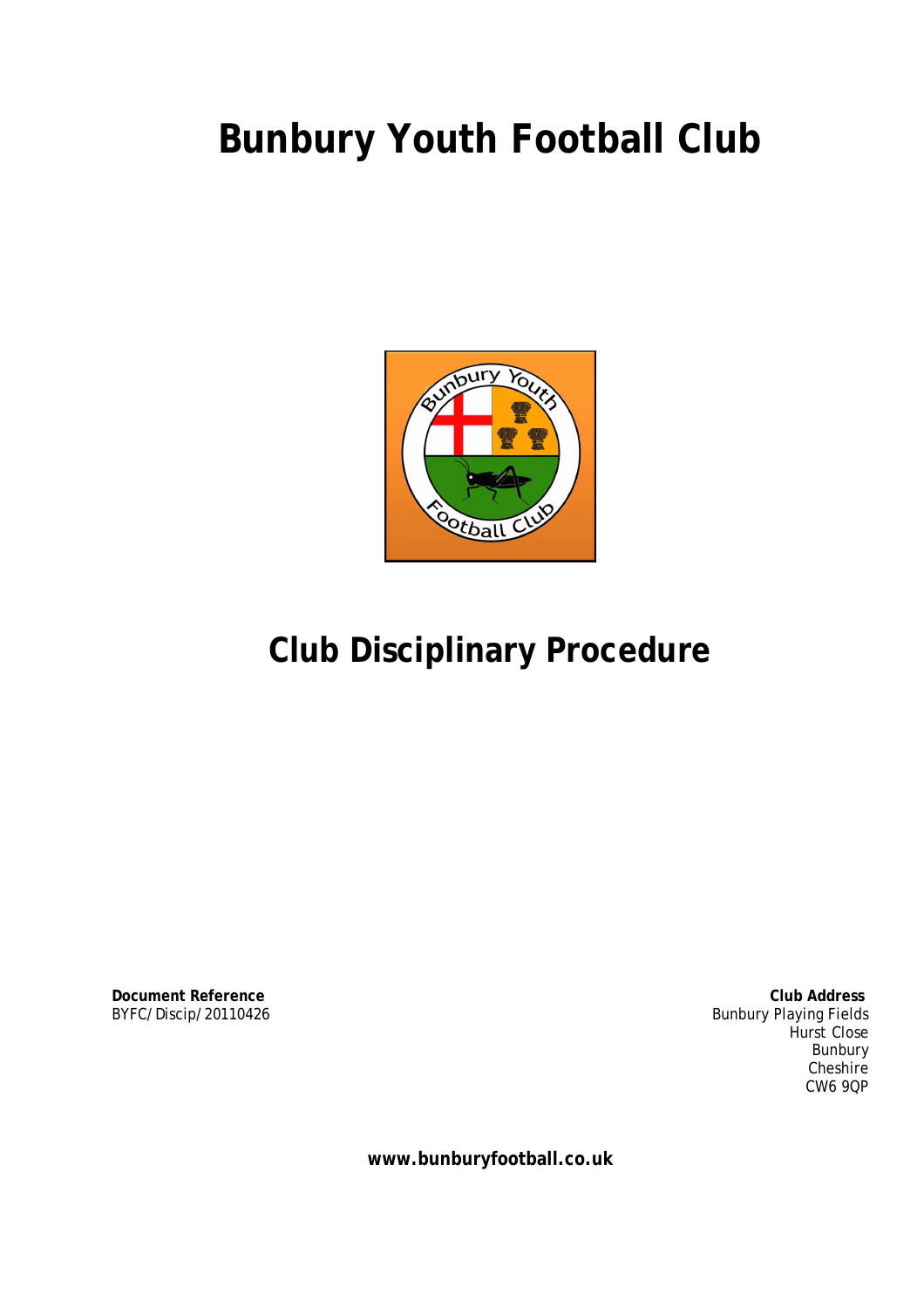#### **Table of Contents**

## **1.Introduction**

- 1.1. Bunbury Youth Football Club ("the club") promotes sportsmanship and fair play in all our teams both to our own players, officials and supporter but also to the officials and to the opponents.
- 1.2. The clubs players, officials, members and supporters must treat the match officials, opposing managers, club officials, supporters and their players with respect at all times, irrespective of the result of the game or their behaviour.
- 1.3. It is also important the club provide a high standard of hospitality to players, officials and spectators before, during and after the game.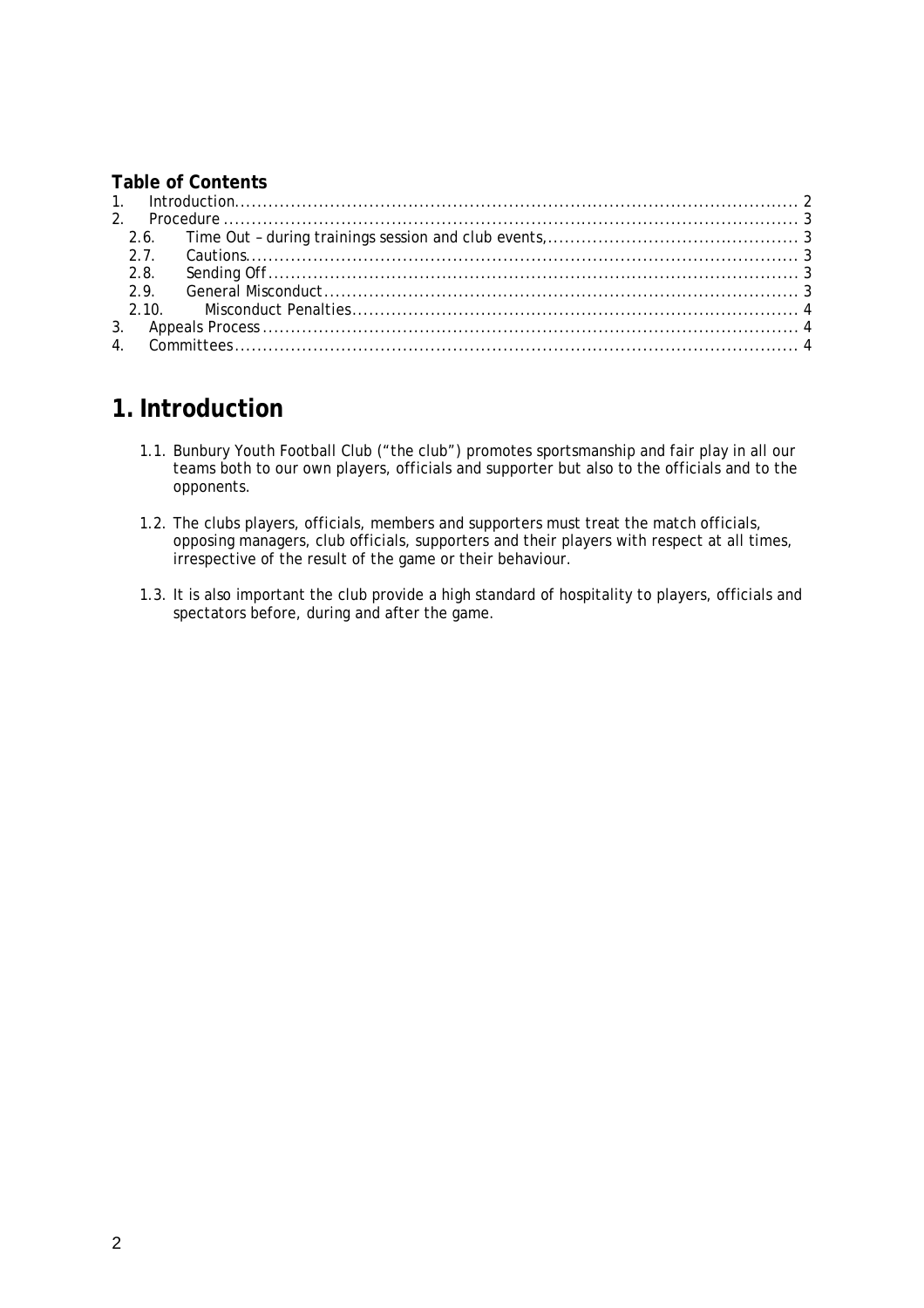## **2. Procedure**

- 2.1. The club expects high standards from its players, officials, members and supporters and therefore operates a fair but strict discipline procedure at all its events and matches.
- 2.2. As a matter of procedure the club does not impose financial fines on its players, officials and supporter, but will enforce parent association rulings.
- 2.3. For children under the age of 18 all disciplinary correspondence and interaction must be via their registered guardian, this includes appeal representation.
- 2.4. All Disciplinary events are reported to the Clubs Welfare Officer as a matter of course.
- 2.5. This procedure does not cover Equality and Discrimination events these are covered under the Club's Equality and Discrimination policy document.

#### **2.6. Time Out – during trainings session and club events,**

- 2.6.1. If a coach consider players behaviour not to be in keeping with he clubs high standards they may in the first instance instruct a player to have a 2 minute timeout, and the matter is considered dealt with.
- 2.6.2. The coach must inform the club welfare officer, with brief description of events
- 2.6.3. This procedure is for internal events and is not available during competitive events involving other teams

#### **2.7. Cautions**

- 2.7.1. For more serious or match events Cautions are used.
- 2.7.2. First Caution One match/event ban to commence from the Saturday immediately following the offence.
- 2.7.3. Second Caution Two match/event ban to commence from the Saturday immediately following the offence.
- 2.7.4. Third Caution Two match/event ban to commence from the Saturday immediately following the offence. In addition the matter to be discussed at the next available meeting of the Club Executive Committee and additional penalties imposed if deemed appropriate.

#### **2.8. Sending Off**

- 2.8.1. <u>Violent Conduct</u> -<br>2.8.1.1. Immediate
	- Immediate suspension pending receipt of the referee's and/or coaches report(s).
	- 2.8.1.2. Upon receipt of the report(s) a review will be undertaken by the Clubs Disciplinary Committee
- 2.8.1.3. Additional penalties imposed if deemed appropriate.
- 2.8.2. Serious Foul Play / Foul, Abusive or Insulting Language / Two Cautions in the Same  $\frac{\text{Match}}{2.8.2.1}$ 
	- Two match/event ban to commence from the Saturday immediately following the offence.
	- 2.8.2.2. In addition upon receipt of the referee's and/or coaches report(s) a review will be undertaken by the Disciplinary Committee.
	- 2.8.2.3. Additional penalties imposed if deemed appropriate.

#### **2.9. General Misconduct**

- 2.9.1. The club expects high standards from its players, officials, members and supporters; therefore it is the responsibility of the Team Coach to report any misconduct events to the Chairman within 48 hours of the incident.
- 2.9.2. Upon receipt of the report a review will be undertaken by Disciplinary Committee.
- 2.9.3. Penalties imposed if deemed appropriate.